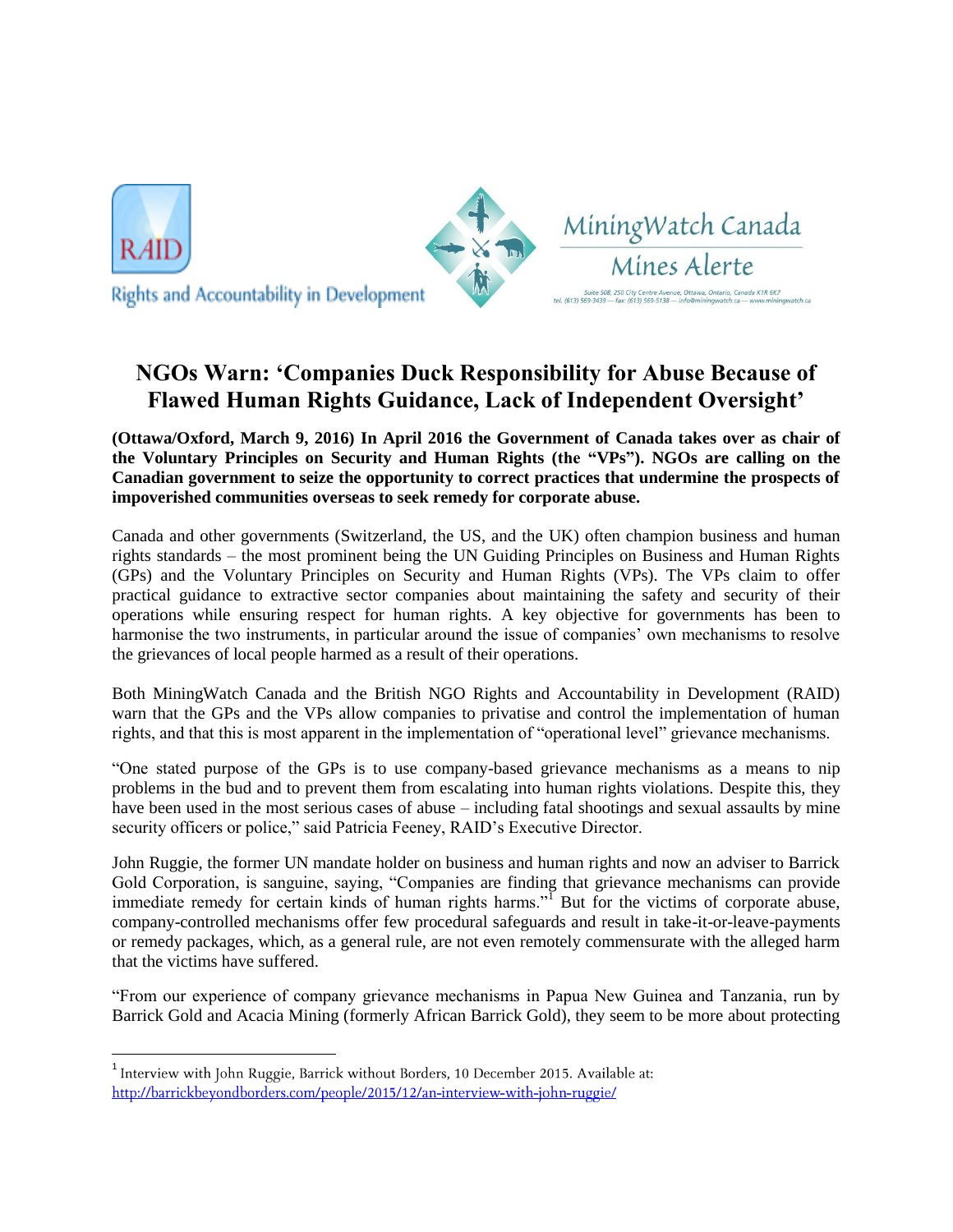corporations from legal liability through the legal waivers they demand in return for remedy, and about refurbishing a company's reputation, than providing an effective remedy for the victims of corporaterelated human rights abuse," says MiningWatch spokesperson Catherine Coumans.

Problems with the Voluntary Principles which the NGOs are calling on the Government of Canada to address during its chairmanship are:

- The VPs' open door policy: companies with poor human rights record are admitted on the basis of an action plan, nothing more.
- **Lack of transparency**: there is general disregard for the need for public reporting or accountability. Proceedings are confidential; it is not compulsory for companies to report on their human rights record; and those that do so produce only generalised accounts stripped of instances where violations have been alleged.
- **Problematic MOUs**: participants in the VPs are encouraged to draw up memoranda of understanding (MOUs) between companies and state security forces on which they depend to protect their facilities. But MOUs appear to justify continued reliance on public forces even when these are known to violate human rights. The VPs do not require companies to disclose the content of these MOUs.
- **A deeply-flawed complaints mechanism**: alleged abuses can only be raised by participants in the VPs and not by victims or local communities; examination of the complaint occurs behind closed doors; and peer review of the outcome makes it highly unlikely that a company would ever be found to have violated the VPs.

Five years since they were adopted by the Human Rights Council, deficiencies in the UN Guiding Principles highlighted by RAID and MiningWatch include:

- **No clear requirement** that corporate human rights due diligence whereby companies or consultants in their pay 'self-report' on their human rights impacts – be accompanied by independent monitoring systems.
- No explicit recognition of imbalances in power between companies and victims when seeking justice. The UNGPs recognise that "business enterprise cannot, with legitimacy, both be the subject of complaints and unilaterally determine their outcome," but this is in essence how large mining companies are operating grievance mechanisms.
- **No acknowledgement that company-led out-of-court settlements** can be an obstacle to justice for victims, in particular when crimes are alleged to have been perpetrated. Companies investigating complaints 'in-house' often exonerate themselves or their subcontractors and this can influence how cases are subsequently handled by public authorities.
- **No strong mechanism** to assess whether companies and governments have put the human rights principles into operation.

## **Recommendations for strengthening the GP and the VPs**

- All fatalities and serious injuries at company facilities and mine sites, from whatever cause, should be immediately and publicly reported.
- There needs to be much greater transparency and independent scrutiny of human rights impact assessments.
- To avoid an obvious conflict of interest, consultants and organisations that advise a company on human rights or provide training under the GPs or VPs should not also be involved in the monitoring or investigation of incidents.
- MOUs and contractual arrangements with public and private security providers should be disclosed.
- The use of legal waivers should be excluded as part of any settlement reached in a non-judicial grievance process.